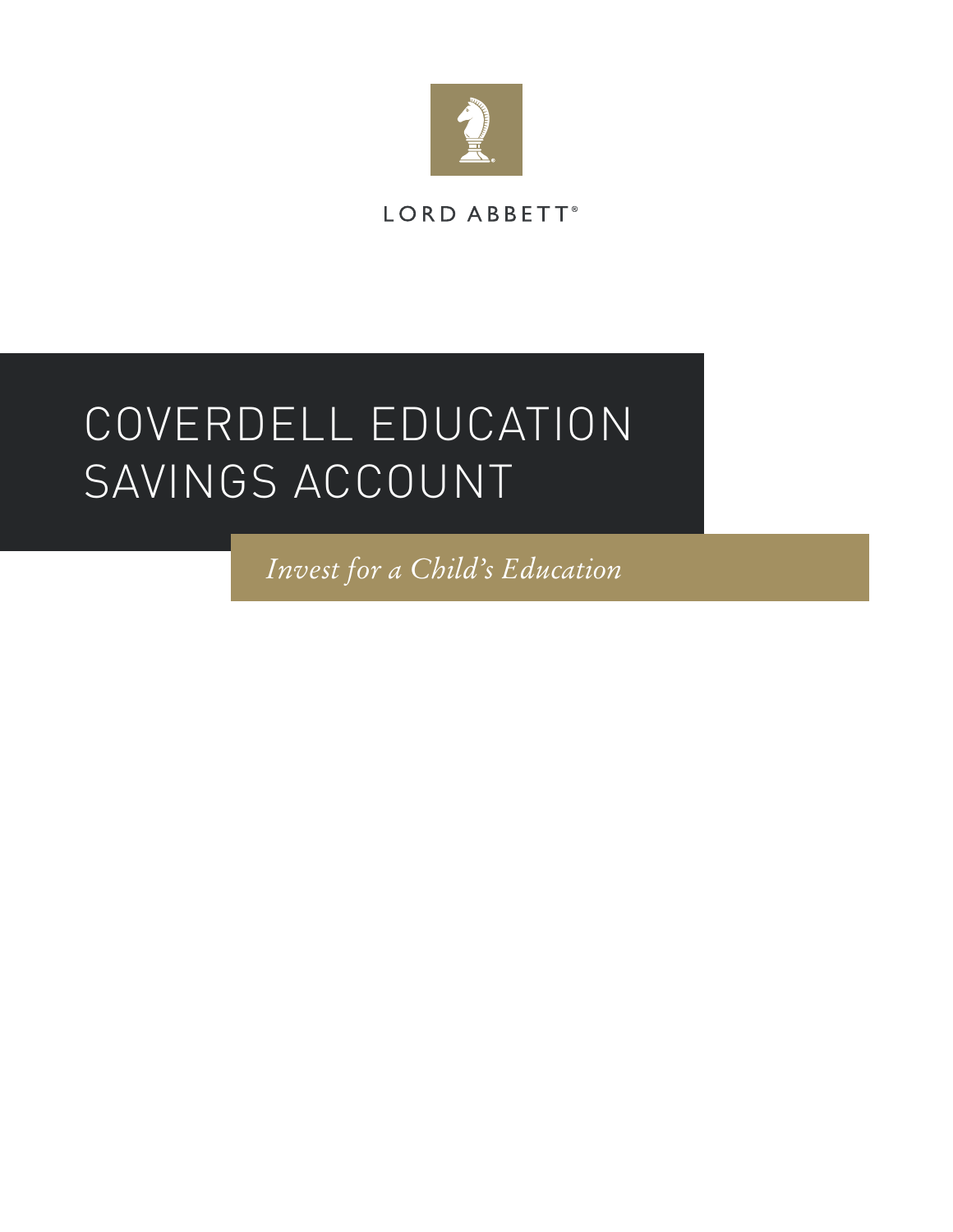# THE RISING COSTS OF EDUCATION

As the cost of education continues to rise, families must make investing for educational expenses part of their financial plan. It's important to begin saving early—and often—to meet the challenging goals of paying for education. Next to retirement planning, funding primary, secondary, or college education could be one of the largest financial commitments a family makes.

According to the College Board between 2005-06 and 2015-16, published in-state tuition and fees at public fouryear institutions increased at an average rate of 3.4% per year beyond inflation, compared to average annual rates of increase of 4.2% between 1985-86 and 1995-96 and 4.3% between 1995-96 and 2005-06.1

#### COVERDELL EDUCATION SAVINGS ACCOUNTS: HELPING YOU REACH YOUR EDUCATION SAVINGS GOALS

Coverdell Education Savings Accounts (ESAs) provide many advantages to investors wishing to save for a child's education:

- <sup>n</sup> A tax-deferred investment of up to \$2,000 per child per year can be made for children under age 18, or for Special Needs Students, regardless of age.<sup>2</sup>
- **Distributions used for qualified education expenses are tax-free.**
- **ESAs can be used for education expenses for grades K through 12 and for postsecondary education expenses.**
- ESAs offer a broad range of investment options.



#### Inflation-Adjusted Published Tuition and Fees Relative to 1985-86, 1985-86 to 2015-16 (1985-86 = 1.0) 1

<sup>1</sup> Based on average costs as stated in the College Board's "Trends in College Pricing" report in 2015.

<sup>2</sup>A "Special Needs Student" is a student who, because of a physical, mental, or emotional condition (including a demonstrable learning disability), requires additional time to complete his or her education. Any requirements for a "Special Needs Student" specified in IRS regulations or rulings (if any) defining this term also must be satisfied.

<sup>3</sup> Tax-free status of withdrawals assumes student is under the age of 30 or is a Special Needs Student regardless of age and funds are used for qualified education expenses.

NOT FDIC INSURED–NO BANK GUARANTEE–MAY LOSE VALUE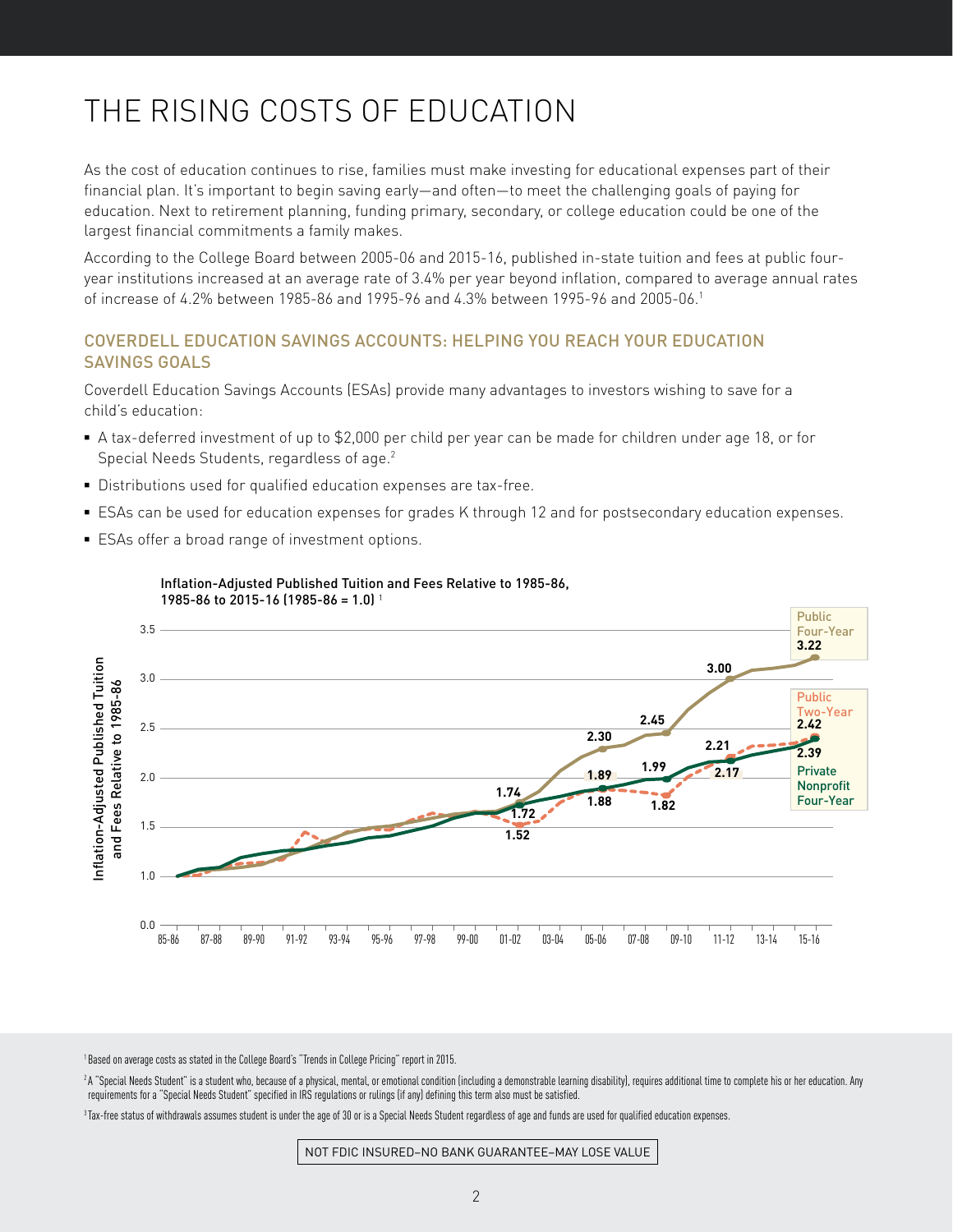# ELIGIBILITY REQUIREMENTS FOR EDUCATION SAVINGS ACCOUNTS

The following requirements must be met by the beneficiary and the donor in order to participate in an ESA.

### BENEFICIARY ELIGIBILITY REQUIREMENTS

The beneficiary (child for whom the contribution is being made) must be under the age of 18 when the contribution is made, unless the beneficiary is a Special Needs Student.

#### DONOR ELIGIBILITY REQUIREMENTS

- <sup>n</sup> The donor must satisfy certain income requirements in order to be eligible to make a contribution to an ESA. Please see the table below for more information.
- <sup>n</sup> Anyone, including the beneficiary, may contribute to an ESA established on the beneficiary's behalf, as long as the beneficiary is younger than age 18 at the time of the contribution, or is a Special Needs Student, regardless of age.
- $\blacksquare$  The donor does not have to be related to the beneficiary.
- **Corporations and other entities may contribute to an ESA, regardless of income.**

| <b>Tax Filing Status</b> | If your modified adjusted<br>gross income is: | You are eligible<br>to make: |
|--------------------------|-----------------------------------------------|------------------------------|
| Joint filers             | \$190,000 or less                             | A full contribution          |
|                          | \$190,001-220,000                             | A partial contribution       |
|                          | More than 220,000                             | No contribution              |
| Single filers            | \$95,000 or less                              | A full contribution          |
|                          | \$95,001-110,000                              | A partial contribution       |
|                          | More than 110,000                             | No contribution              |

#### ESA INCOME LIMITS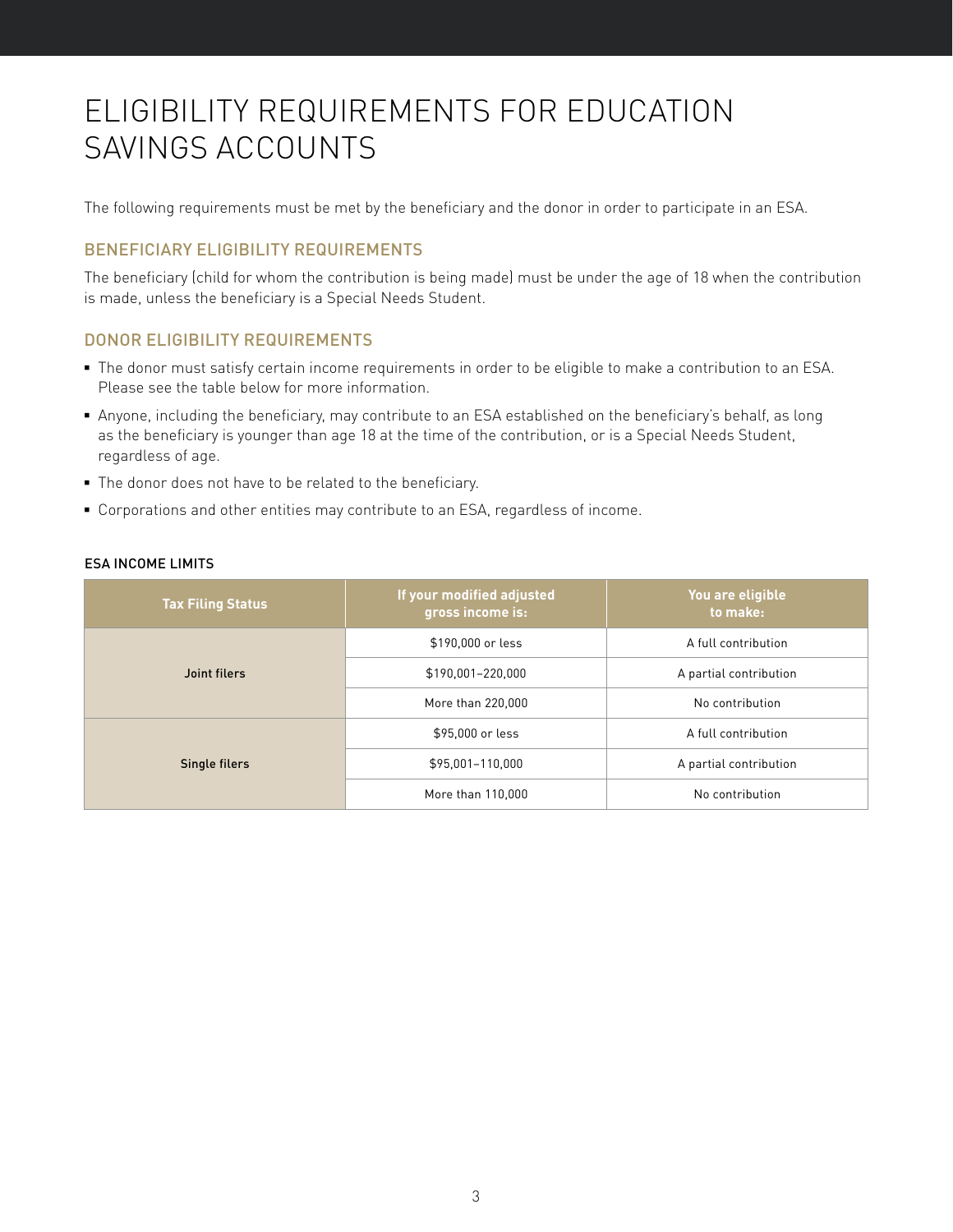### FLEXIBLE USES FOR EDUCATION SAVINGS ACCOUNTS

Contributions to an Education Savings Account are not tax-deductible by the donor or the beneficiary. However, upon distribution from the account, all earnings are exempt from federal income tax, provided that the funds are used for "qualified education expenses."4

Qualified education expenses include the following and apply to expenses incurred in connection with the student's enrollment or attendance throughout grades K through 12, at a public, private, or religious school:

- Tuition, fees, and tutoring
- **F** Special needs services for a Special Needs Student
- **Books, supplies, and equipment**
- Room and board, uniforms, transportation, and other supplementary items required or provided by the school
- Purchase of any computer, technology, equipment, internet access, or related services

Qualified education expenses for postsecondary education at an eligible Educational Institution<sup>5</sup> include:

- **Tuition and fees**
- **F** Special needs services for a Special Needs Student
- **Books, supplies, and equipment**
- Amounts contributed to a qualified state tuition program

If the student is attending the institution at least halftime, qualified expenses will also include reasonable costs for room and board (subject to certain limits).

### CONTRIBUTION LIMITS FOR EDUCATION SAVINGS ACCOUNTS

- **Each beneficiary's account may receive contributions totaling \$2,000 annually regardless of how many donors** contribute to the account.
- A donor may contribute to an ESA for more than one beneficiary.

<sup>4</sup> Tax-free status of withdrawals assumes student is under the age of 30 or is a Special Needs Student regardless of age and funds are used for qualified education expenses.

<sup>&</sup>lt;sup>5</sup>An Eligible Educational Institution includes most colleges, universities, vocational schools, and other postsecondary educational institutions. Check with the school to verify that it is an Eligible Educational Institution as described in Section 481 of the Higher Education Act of 1965.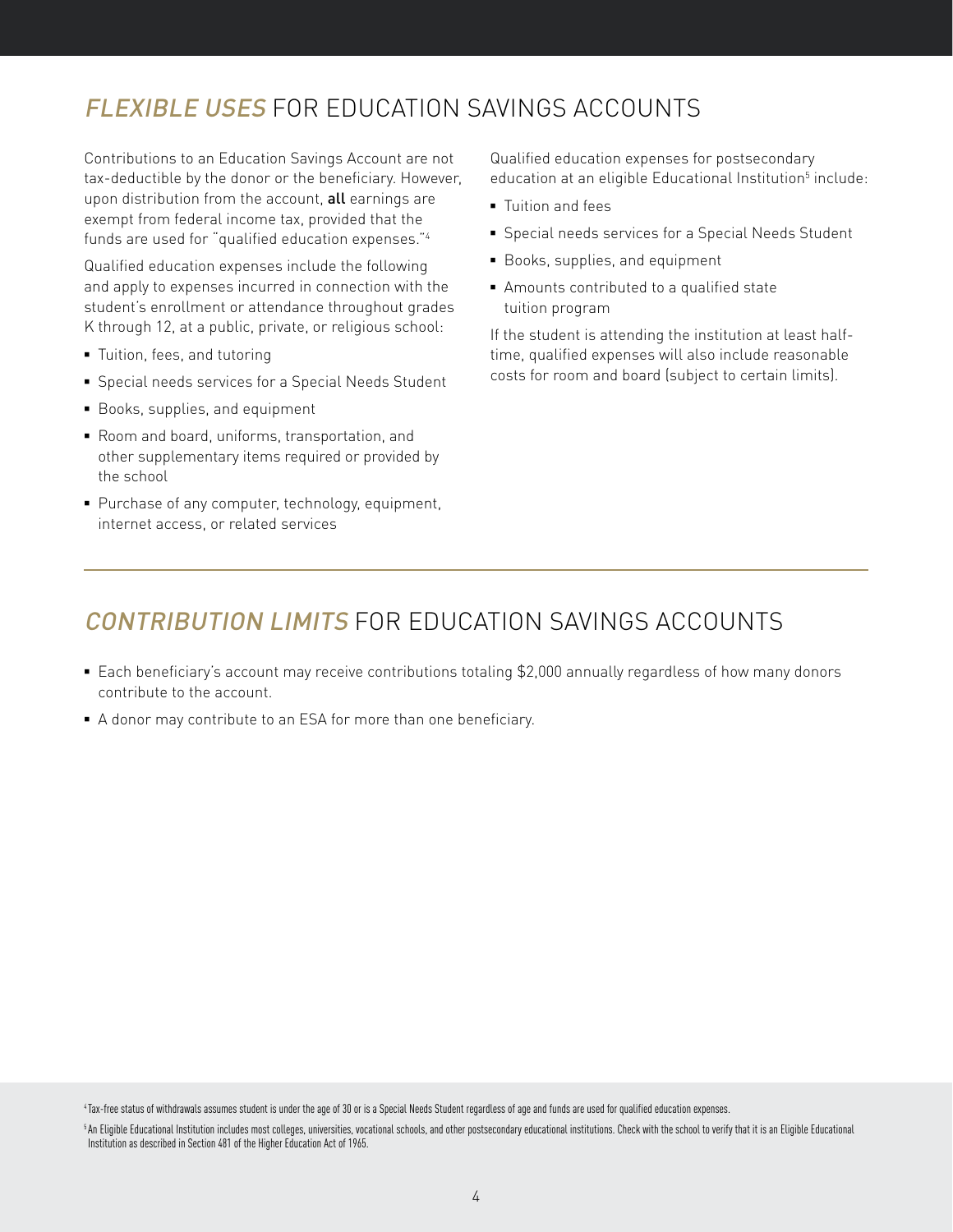### CONTRIBUTION DEADLINES FOR EDUCATION SAVINGS ACCOUNTS

The following contribution deadlines apply to ESAs:

- Contributions to an ESA must be made by the tax filing deadline for the year in which the donor wishes to make the contribution. This is normally April 15 of the following year.
- Excess contributions made to an account will be returned to the beneficiary (student). The deadline to remove excess contributions from the account without incurring a 10% penalty on earnings is June 1 of the tax year following the year in which the contribution was made.
- Excess contributions that are not withdrawn timely will also be subject to a 6% excise tax.

### DISTRIBUTION FROM EDUCATION SAVINGS ACCOUNTS

Once you are ready to withdraw money from an ESA, the following distribution rules will apply:

- Distributions for qualified education expenses must be made before the beneficiary attains age 30, unless the beneficiary is a Special Needs Student, regardless of age.
- **Unused ESA funds may be transferred to another** family member of the beneficiary who has not yet reached age 30 or who is a Special Needs Student, regardless of age.
- $\blacksquare$  Unused funds that are not transferred to another family member must be paid to the beneficiary before the beneficiary reaches age 30, unless the beneficiary is a Special Needs Student. Earnings will be considered taxable income and will also be subject to a 10% penalty tax.
- ESAs cannot be rolled over to any other type of IRA.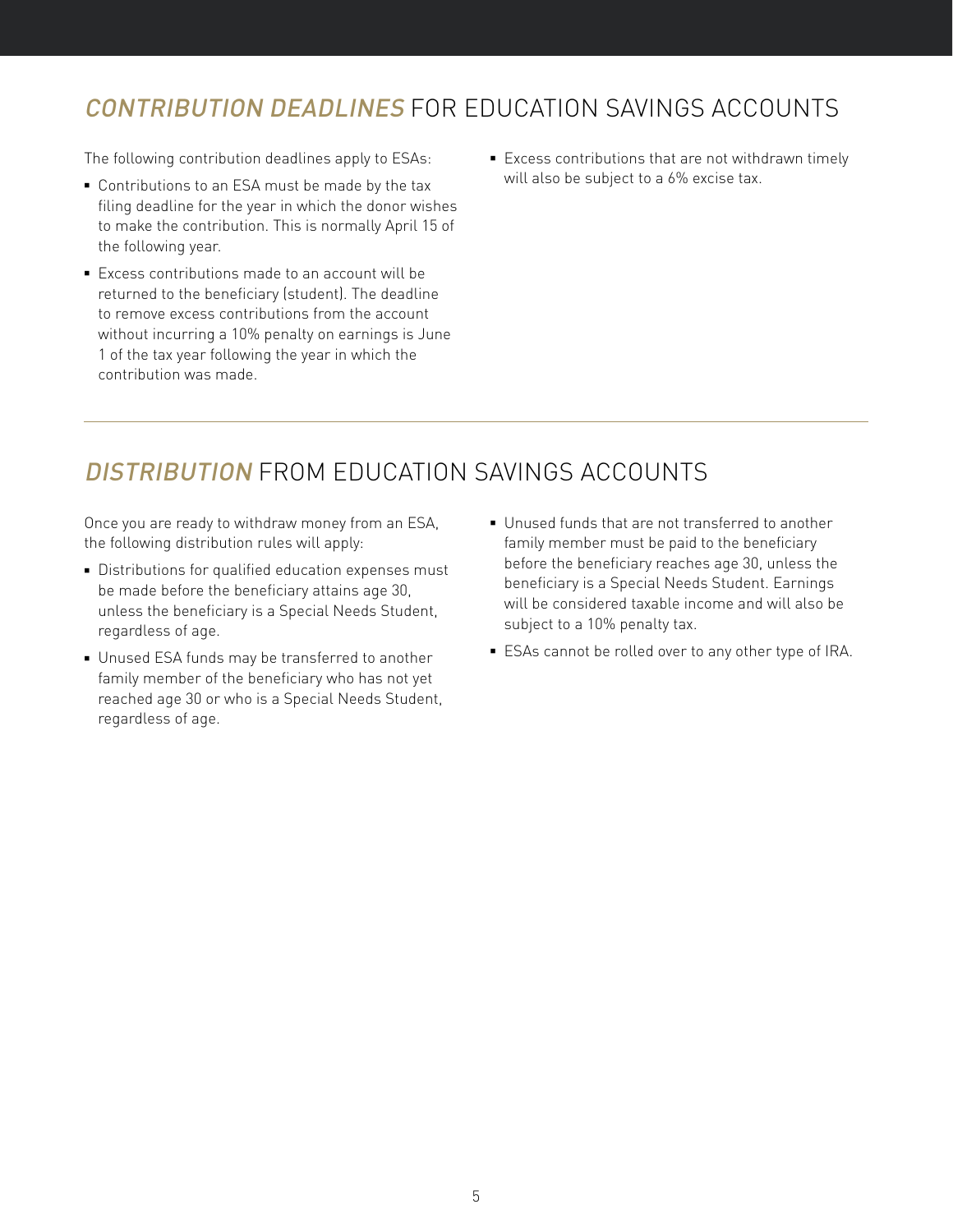### **DEFINITION OF A FAMILY MEMBER**

A "family member," for purposes of an ESA, includes the beneficiary and any of the following who are under age 30, or who are Special Needs Students, regardless of age: the beneficiary's spouse, the beneficiary's children and their descendants, the beneficiary's stepchildren, the beneficiary's siblings and their children, the beneficiary's step-siblings, parents, and grandparents, the beneficiary's nieces, nephews, aunts, and uncles, the beneficiary's stepparents, sons- and daughters-in-law, parents-in-law, and brothers- or sisters-in-law, and spouses of all the foregoing, and first cousins (but not the spouse of a first cousin).

### **CUSTODIANS OF EDUCATION SAVINGS ACCOUNTS**

A child's custodian, usually a parent or guardian, is the owner of the beneficiary's ESA until the child reaches the age of majority. The custodian may combine ESA assets of one investment institution with those of another, provided the ultimate account remains in the name of the original beneficiary.

Please note: the Custodian and the donor are not necessarily the same individual.

### **INTERACTION WITH OTHER EDUCATION PROGRAMS**

An Education Savings Account can be used in coordination with other education programs.

- An individual can take a distribution for qualified expenses from an ESA and claim a HOPE Scholarship or Lifetime Learning Credit in the same year, provided that the amounts are used for different educational purposes.
- A contribution can be made to an ESA and a 529 college savings plan without causing the ESA contribution to be subject to the 6% excise tax on excess contributions.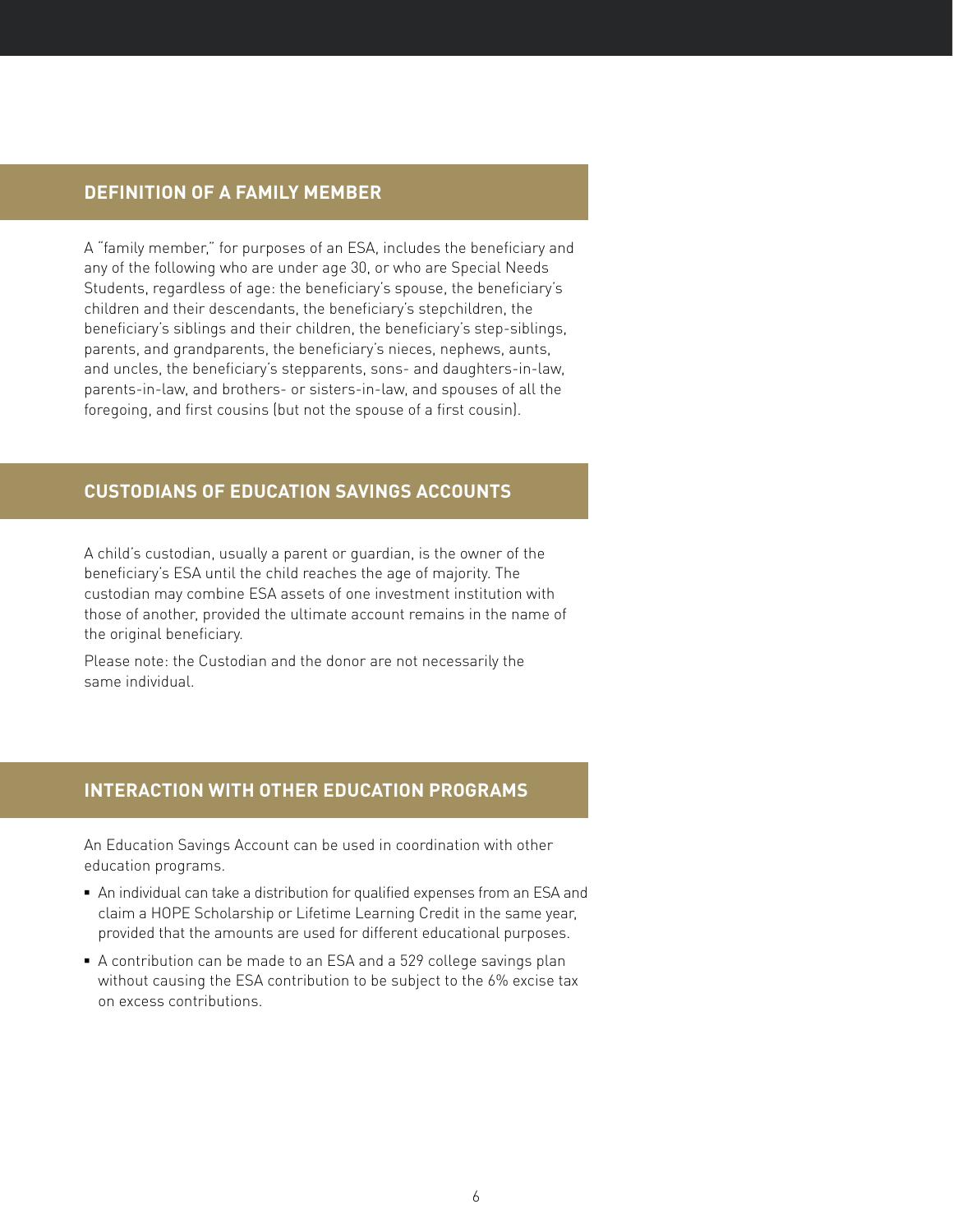# THE LORD ABBETT EDUCATION SAVINGS ACCOUNT

### **SERVICES**

- **EXECT** Lord Abbett will send you periodic statements providing important information regarding the activity in your ESA.
- You will receive a written confirmation of all new contributions.
- For account and statement inquiries, call 800-821-5129, Monday through Friday, 8:30 a.m.–6:00 p.m. ET, to speak with a participant services representative.
- For 24-hour account access, view your account online at lordabbett.com.
- To obtain complete information about any Lord Abbett mutual fund, call your investment professional or Lord Abbett at 888-522-2388 for a prospectus.

# NEXT STEPS

### HOW TO OPEN YOUR LORD ABBETT EDUCATION SAVINGS ACCOUNT



To obtain a Coverdell ESA application, please visit lordabbett.com or call Lord Abbett at 888-522-2388.